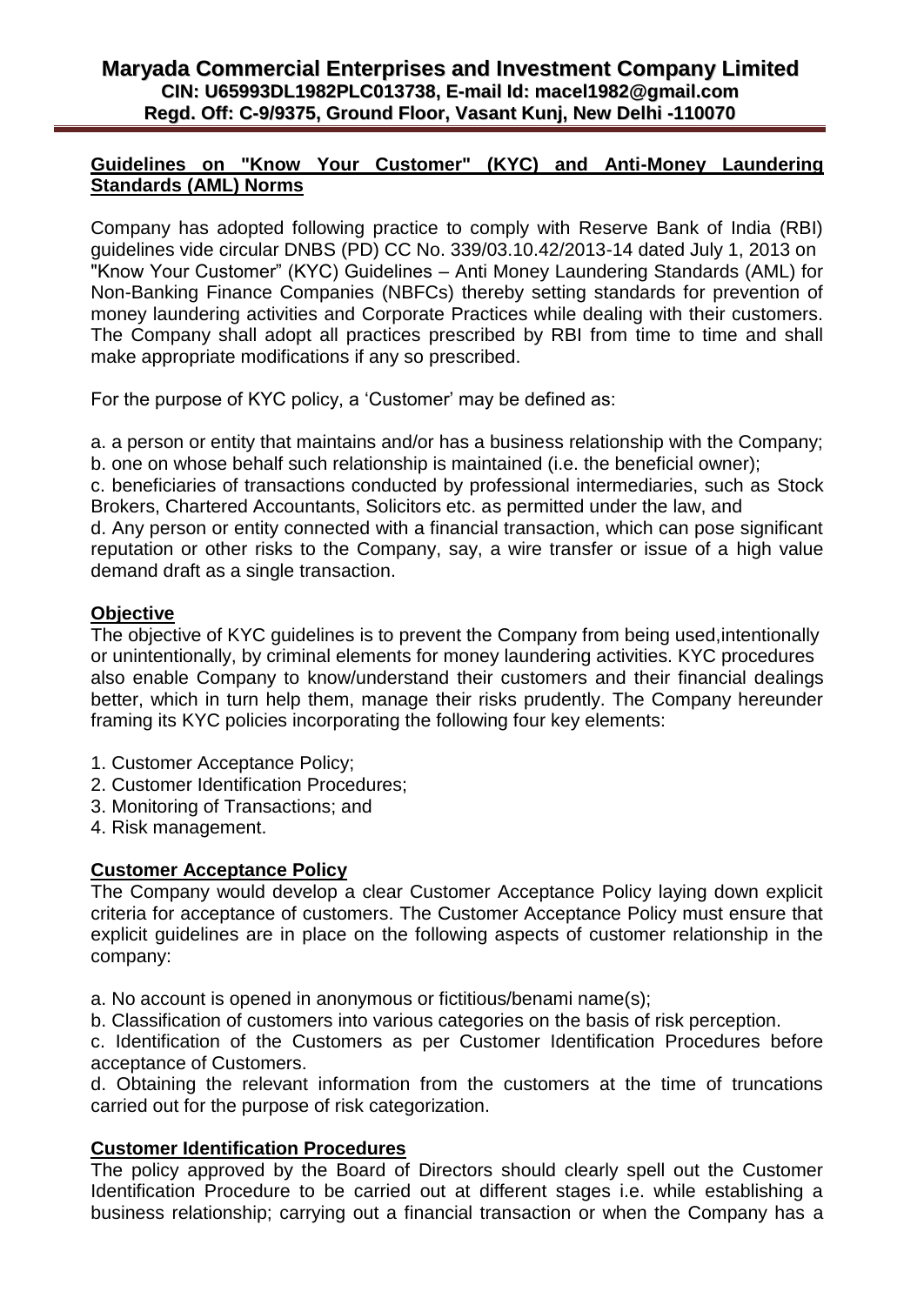doubt about the authenticity/veracity or the adequacy of the previously obtained customer identification data.

Customer identification means identifying the customer and verifying his/her identity by using reliable, independent source documents, data or information. The Company will obtain sufficient information necessary to establish, to its satisfaction, the identity of each new customer, whether regular or occasional, and the purpose of the intended nature of business relationship. Being satisfied means that the Company must be able to satisfy the competent authorities that due diligence was observed based on the risk profile of the customer in compliance with the extant guidelines in place. Such risk-based approach is considered necessary to avoid disproportionate cost to Company and a burdensome regime for the customers. Besides risk perception, the nature of information/documents required would also depend on the type of customer (individual, corporate etc).

For customers that are natural persons, the Company will obtain sufficient identification data to verify the identity of the customer, his address/location, and also his recent photograph. For customers that are legal persons or entities, the Company will (i) verify the legal status of the legal person/entity through proper and relevant documents (ii) verify that any person purporting to act on behalf of the legal person/entity is so authorized and identify and verify the identity of that person, (iii) understand the ownership and control structure of the customer and determine who are the natural persons who ultimately control the legal person. Customer identification requirements in respect of a few typical cases, especially, legal persons requiring an extra element of caution are given in Annexure-I for guidance of Company.

The Company has framed its own internal guidelines based on their experience of dealing with such persons/entities, normal lender' prudence and the legal requirements as per established practices. Company will take reasonable measures to identify the beneficial owner(s) and verify his/her/their identity in a manner so that it is satisfied that it knows who the beneficial owner(s) is/are. An indicative list of the nature and type of documents/information that may be relied upon for customer identification is given in the Annexure-I. In the view of emerging business environment, the documents requirement will be reviewed periodically as and when require updating. The Board of Directors and management team is empowered to make amendment as and when required to the list of document required for Customer Identification Procedure.

#### **Monitoring of Transactions**

Ongoing monitoring is an essential element of effective KYC procedures. The Company can effectively control and reduce their risk only if they have an understanding of the normal and reasonable activity of the customer so that they have the means of identifying transactions that fall outside the regular pattern of activity. However, the extent of monitoring will depend on the risk sensitivity of the account. The Company will pay special attention to all complex, unusually large transactions and all unusual patterns, which have no apparent economic or visible lawful purpose in such type of transactions.

The Company will ensure that a record of transactions in the accounts is preserved and maintained as required in terms of section 12 of the PML Act, 2002. It may also be ensured that transactions of suspicious nature and/ or any other type of transaction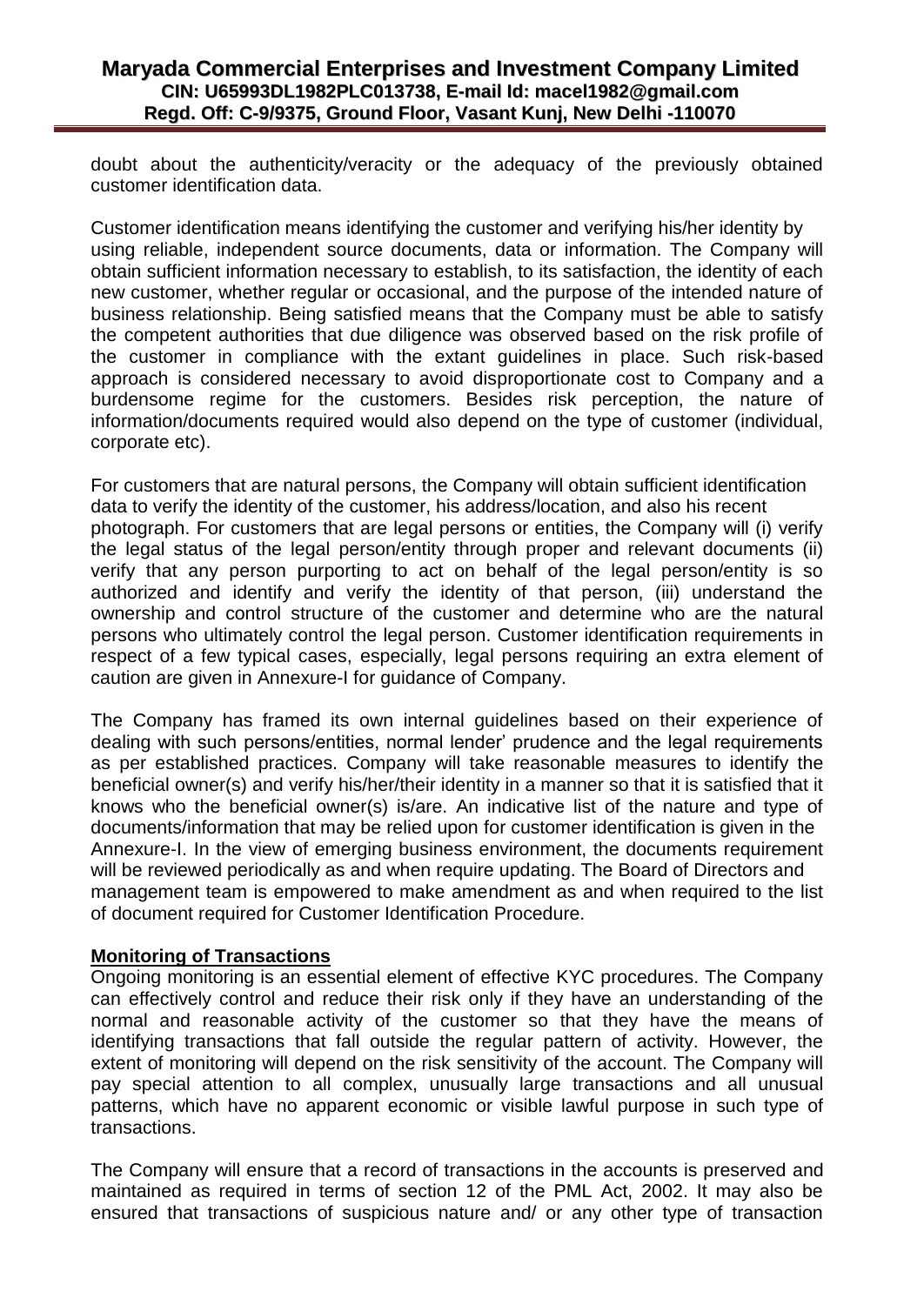notified under section 12 of the PML Act, 2002, shall be reported to the appropriate law enforcement authority by the Principal Officer.

#### **Risk Management**

The Board of Directors of the Company ensures that an effective KYC programme is put in place by establishing appropriate procedures and ensuring their effective implementation. It will cover proper management oversight, systems and controls, segregation of duties, training and other related matters. Responsibility should be explicitly allocated within the Company for ensuring that the Company's policies and procedures are implemented effectively. The Company may, in consultation with their boards, devise procedures for creating Risk Profiles of their existing and new customers and apply various Anti Money Laundering measures keeping in view the risks involved in a transaction, account or business relationship.

The Company's internal audit and compliance functions have an important role in evaluating and ensuring adherence to the KYC policies and procedures. As a general rule, the compliance function provides an independent evaluation of its own policies and procedures, including legal and regulatory requirements. The Company should ensure that its audit machinery is staffed adequately with individuals who are well versed in such policies and procedures when needed. Concurrent/Internal Auditors should specifically check and verify the application of KYC procedures at the branches and comment on the lapses observed in this regard. The compliance in this regard may be put up before the Audit Committee of the Board on quarterly intervals.

The Company must have an ongoing employee-training programme so that the members of the staff are adequately trained in KYC procedures when required. Training requirements should have different focuses for frontline staff, compliance staff and staff dealing with new customers. It is crucial that all those concerned fully understand the rationale behind the KYC policies and implement them consistently.

## **Customer Education**

Implementation of KYC procedures requires Company to demand certain information from customers which may be of personal nature or which have hitherto never been called for. This can sometimes lead to a lot of questioning by the customer as to the motive and purpose of collecting such information. Therefore, the Company needs to prepare specific literature/pamphlets etc. so as to educate the customer of the objectives of the KYC programme. The front desk staff needs to be specially trained to handle such situations while dealing with customers.

## **Introduction of New Technologies – Credit cards**

The Company will pay special attention to any money laundering threats that may arise from new or developing technologies including internet banking that might favor anonymity, and take measures, if needed, to prevent their use in money laundering schemes. Many Companies are engaged in the business of issuing a variety of Electronic Cards that are used by customers for buying goods and services, drawing cash from ATMs, and can be used for electronic transfer of funds. Further, marketing of these cards is generally done through the services of agents. The Company ensures that appropriate KYC procedures are duly applied before issuing the cards to the customers. It is also desirable that agents are also subjected to KYC measures.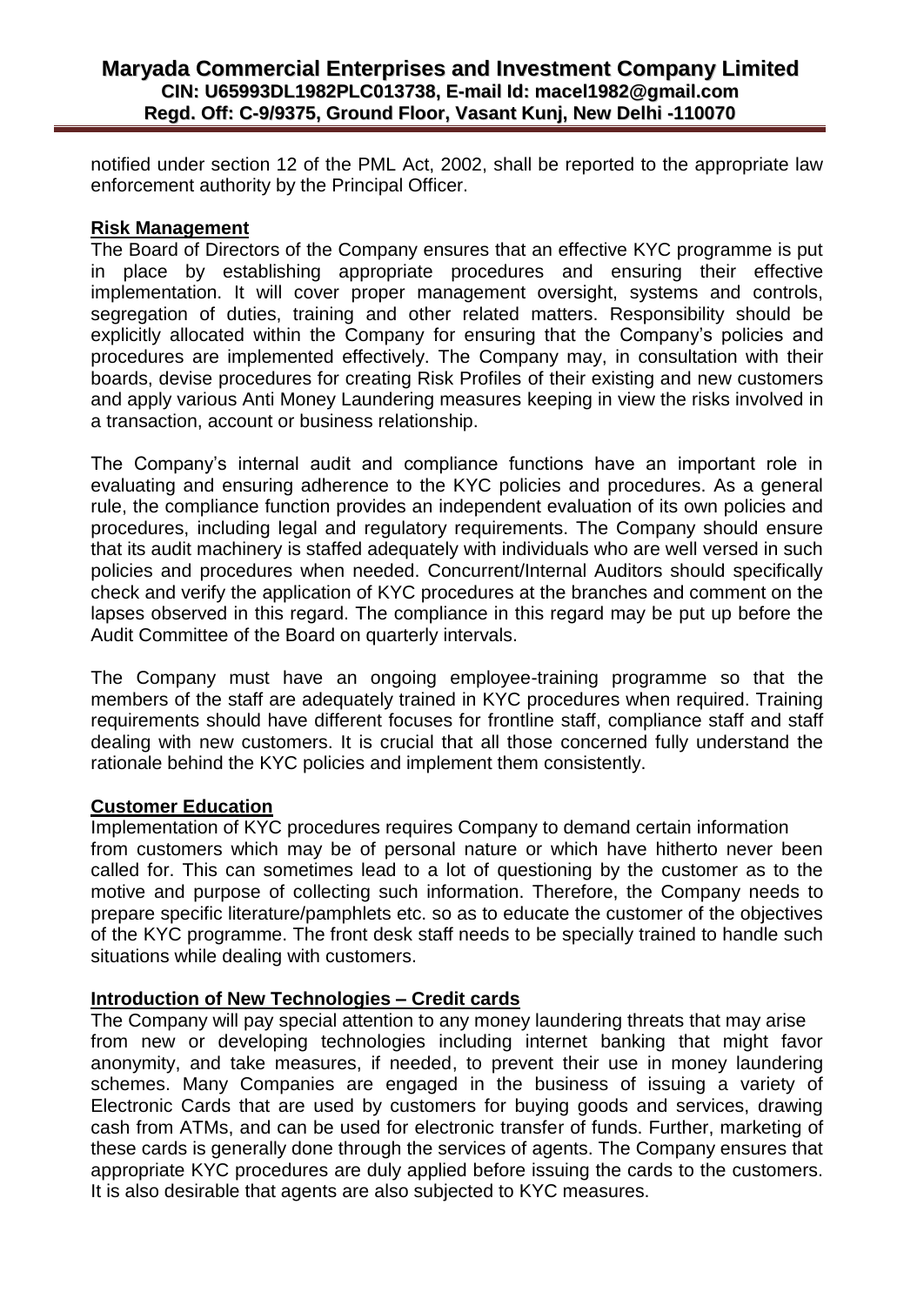Presently, the Company is not doing Credit Cards Business but will follows the guidelines as and when required.

#### **Applicability to branches and subsidiaries outside India**

The KYC guidelines prescribed by RBI shall also apply to the branches and majority owned subsidiaries located abroad, especially, in countries, which do not or insufficiently apply the FATF Recommendations, to the extent local laws permit. When local applicable laws and regulations prohibit implementation of these guidelines, the same should be brought to the notice of Reserve Bank.

#### **Appointment of Principal Officer**

The Company has to appoint a senior management officer to be designated as Principal Officer. Principal Officer shall be located at the head/corporate office of the Company and shall be responsible for monitoring and reporting of all transactions and sharing of information as required under the law. He will maintain close liaison with enforcement agencies, banks and any other institution, which are involved in the fight against money laundering and combating financing of terrorism.